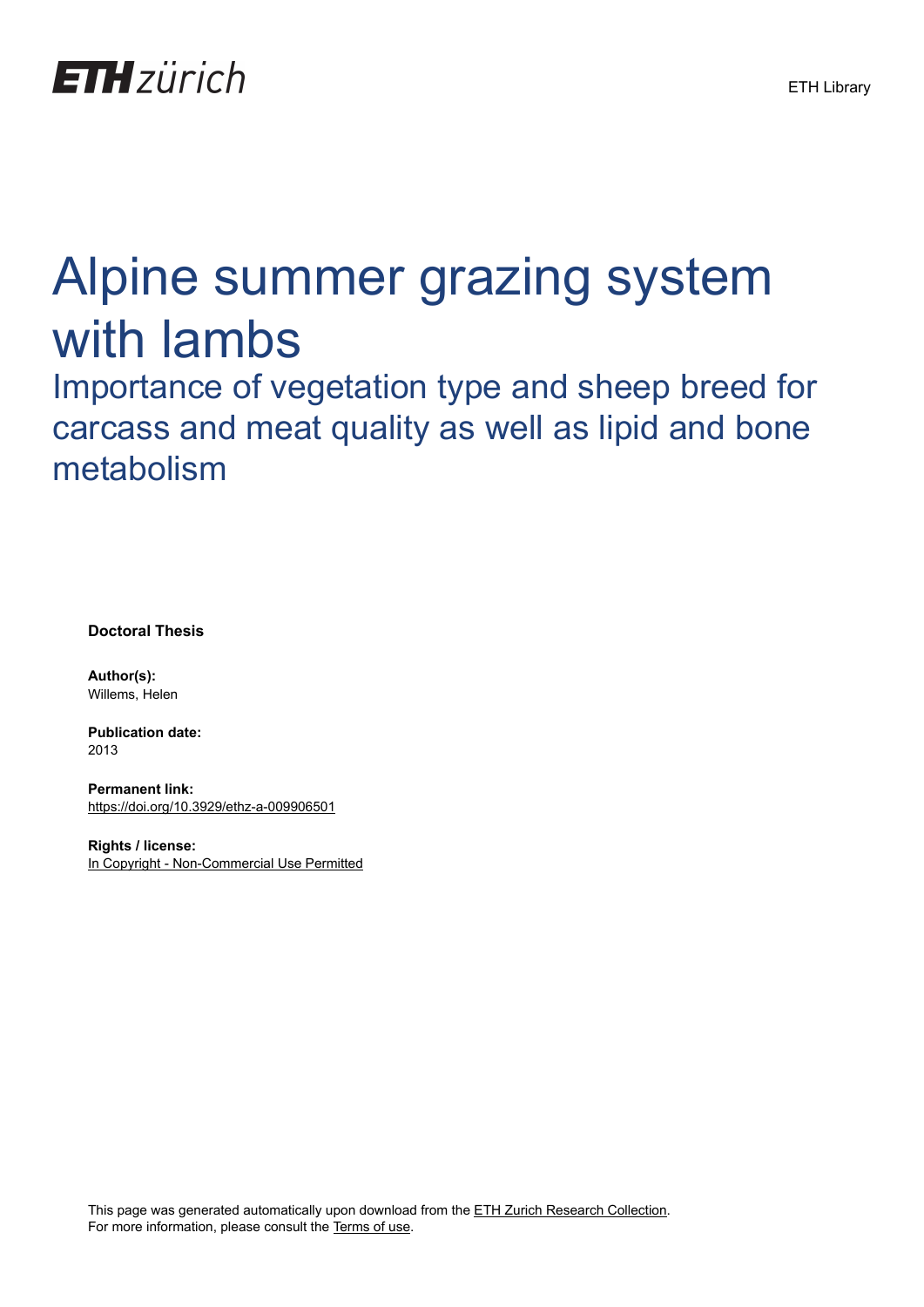DISS. ETH No. 21198

## **Alpine summer grazing systems with lambs: Importance of vegetation type and sheep breed for carcass and meat quality as well as lipid and bone metabolism**

A dissertation submitted to ETH ZURICH

for the degree of

Doctor of Sciences

presented by

Helen Willems

Diplom-Agrarbiologin, Universität Hohenheim

14.11.1984

citizen of Germany

accepted on the recommendation of

Prof. Dr. Michael Kreuzer, examiner Dr. Florian Leiber, co-examiner Prof. Dr. Annette Liesegang, co-examiner

2013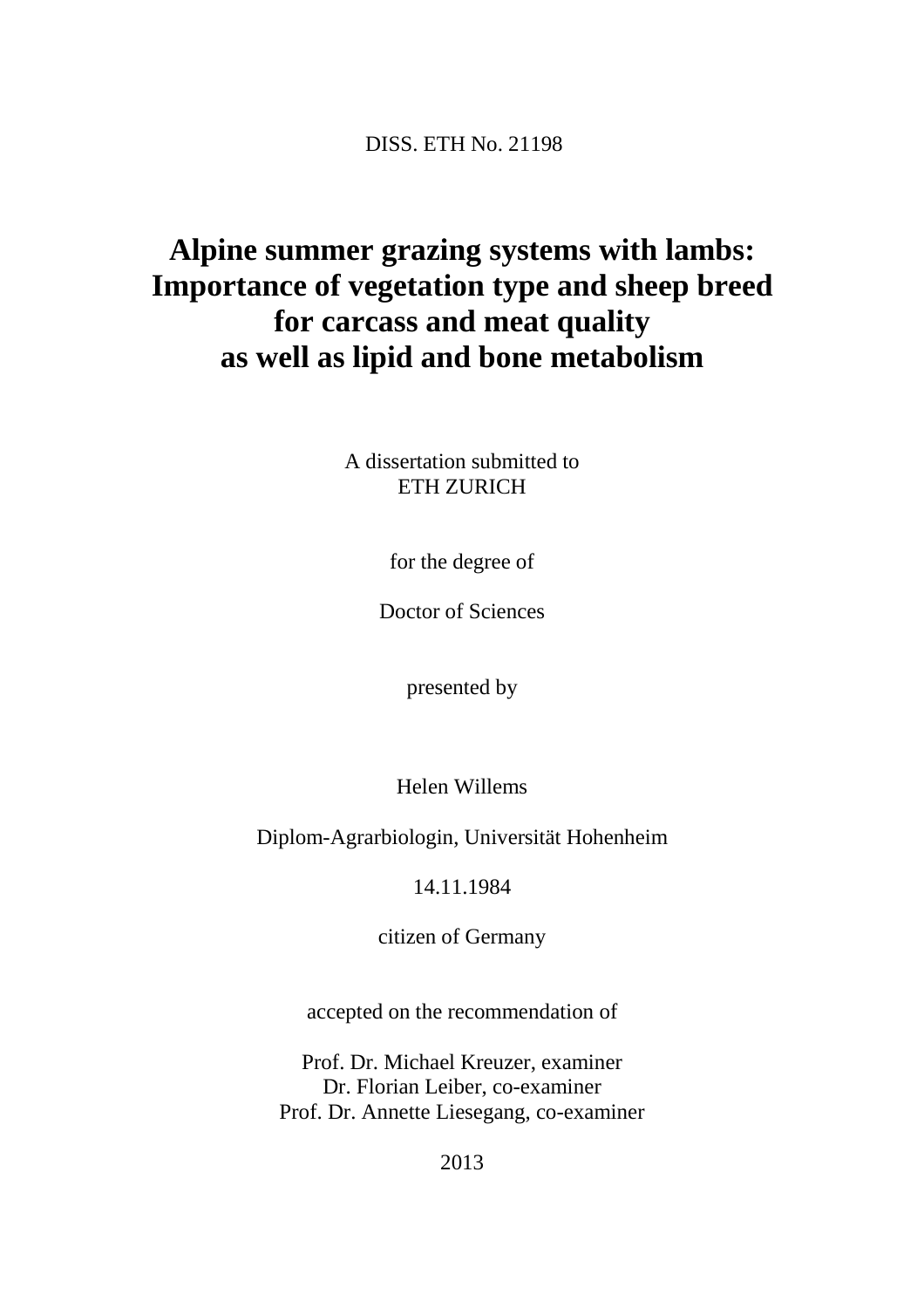## Summary

Alpine summer grazing has different potentials and characteristics depending on the grazing region and therefore available forage composition, the grazing animals and thus animal species or breeds and the grazing system. The alpine vegetation is highly biodiverse and individual alpine plant species differ largely in their nutritional composition. Various often small patterned alpine vegetation types exist, providing a large nutritional variety to the grazing animals. The animal breed represents a genetic variable that has the potential to respond differently in various endogenous processes and metabolic functions to a given initial situation. And finally, the grazing system as management measure has the potential to influence the efficiency of the alpine productions system. Thus, the main aim of this thesis was to distinguish the general influence of alpine summer grazing into individual effects of vegetation type, sheep breed and grazing system on outcome variables such as fattening performance, carcass and meat quality as well as lipid and bone metabolism of grazing lambs. The findings were compared to those obtained in a grazing system in the lowlands.

The productivity of pure pasture fattening systems on different vegetation types and in distinct grazing systems was investigated in terms of carcass and meat quality, focussing among others on variables most important for alpine farmers as they determine the slaughter price, such as meat conformation, fat cover of the carcass and carcass weight.

The bone metabolism of lambs during alpine summer grazing is mainly affected by the nutritional composition of the forage and the locomotion requirement on the mostly steep alpine pastures. The variable environmental and nutritional conditions during alpine grazing therefore affect the lambs' bone metabolism and thus the animals' health in different ways.

Some research was already done on the lipid metabolism of animals during alpine compared to lowland grazing which repeatedly show a characteristic modification in lipid metabolism of the animals grazing alpine pastures. Different effects of distinct alpine vegetation types on the lipid metabolism due to specific plant species and chemical composition of the forage were expected. The sheep served as model animals for investigating the lipid metabolism of ruminants in general during alpine grazing.

The major structure of the experiment, which was repeated in the two consecutive years 2010 and 2011, was as follows: 55 weaned lambs each of two Swiss mountain sheep breeds,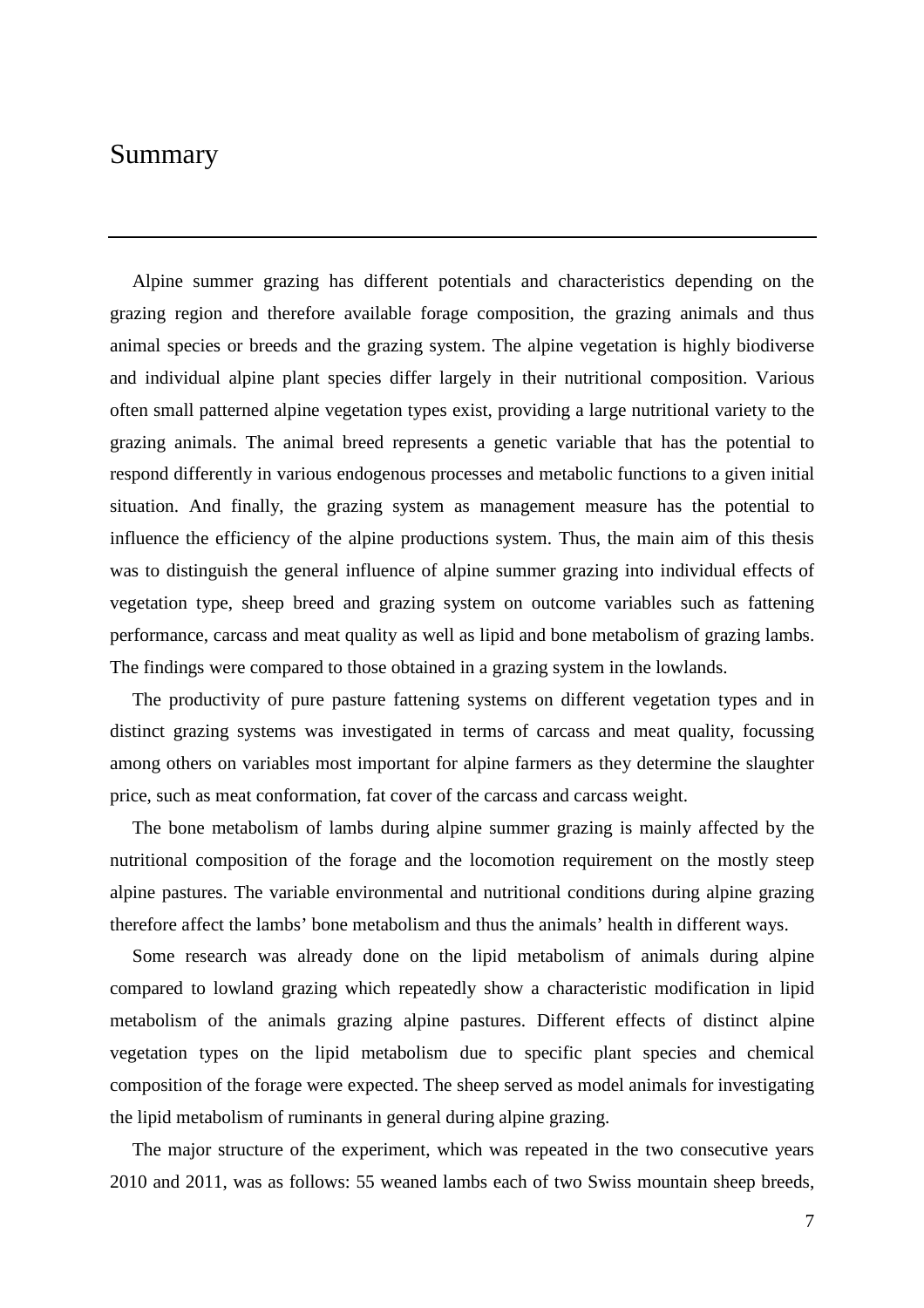Engadine Sheep (ES) and Valaisian Black Nose Sheep (VS), were fattened on either one lowland or one of three alpine vegetation types, clearly differing in nutrient and plant species composition. The vegetation types were: (i) a species-poor and nutrient-rich ryegrass-clover ley in the lowland (400 m a.s.l.) on a flat terrain ('lowland'); (ii) an alpine, species-rich and nutrient-rich *Crepido-aurea Festucetum* vegetation type on a flat terrain (1950 m; 'alpine 1'); (iii) an alpine, species-rich and nutrient-poor *Geo montani-Nardetum* vegetation type on a steep terrain (2150 m; 'alpine 2'); (iv) and a highly biodiverse, alpine, nutrient-poor *Crepidoaurea Festucetum* vegetation type, on a steep terrain (2150 m; 'alpine 3'). Groups of six to seven lambs per breed were fattened for 9 weeks on fenced pastures allowing *ad libitum* feed intake in a permanent grazing system. The lambs were slaughtered in a commercial slaughterhouse after 9 weeks of grazing.

In order to additionally investigate grazing system effects, twice as many lambs were used on the first two specified alpine pastures (alpine 1 and alpine 2) in 2011. Rotation grazing systems were installed on the respective vegetation types located next to the already existing permanent grazing systems.

The investigations about fattening performance, carcass and meat quality showed that the rotational system, compared to the permanent grazing system, generally resulted in a more favourable fattening performance and carcass quality and, as a tendency and depending on the sheep breed, better meat quality. Independent of the grazing system, the vegetation type as nutritional input base, as well as the sheep breed as metabolic conversion unit in the production system represented the most determining factors of influence. Thus, a nutritionally favourable alpine vegetation type, such as alpine 1, was found to result in a comparable fattening performance and carcass quality of the lambs compared to the lowland vegetation type. Therefore, alpine vegetation does not generally lead to lower product yields than lowland grazing, but the results from the other vegetation types showed that the efficiency of the production system highly depends on the quality of the available forage.

The investigations about bone metabolism, which were conducted in the year 2010, illustrated that the lambs did not necessarily benefit from alpine summer grazing in this respect. Exercise and nutrition are the key factors influencing bone metabolism in general. Transferring this to the alpine grazing system, the forage composition and the intensity of locomotion necessity on the different vegetation types were of determining influence. Specifically, this was the sufficient energy and protein supply, as well as calcium (Ca) and phosphorous (P) contents and the Ca to P ratio of the forage in terms of nutrition aspects and the slope of the pastures and therefore the movement requirement when considering the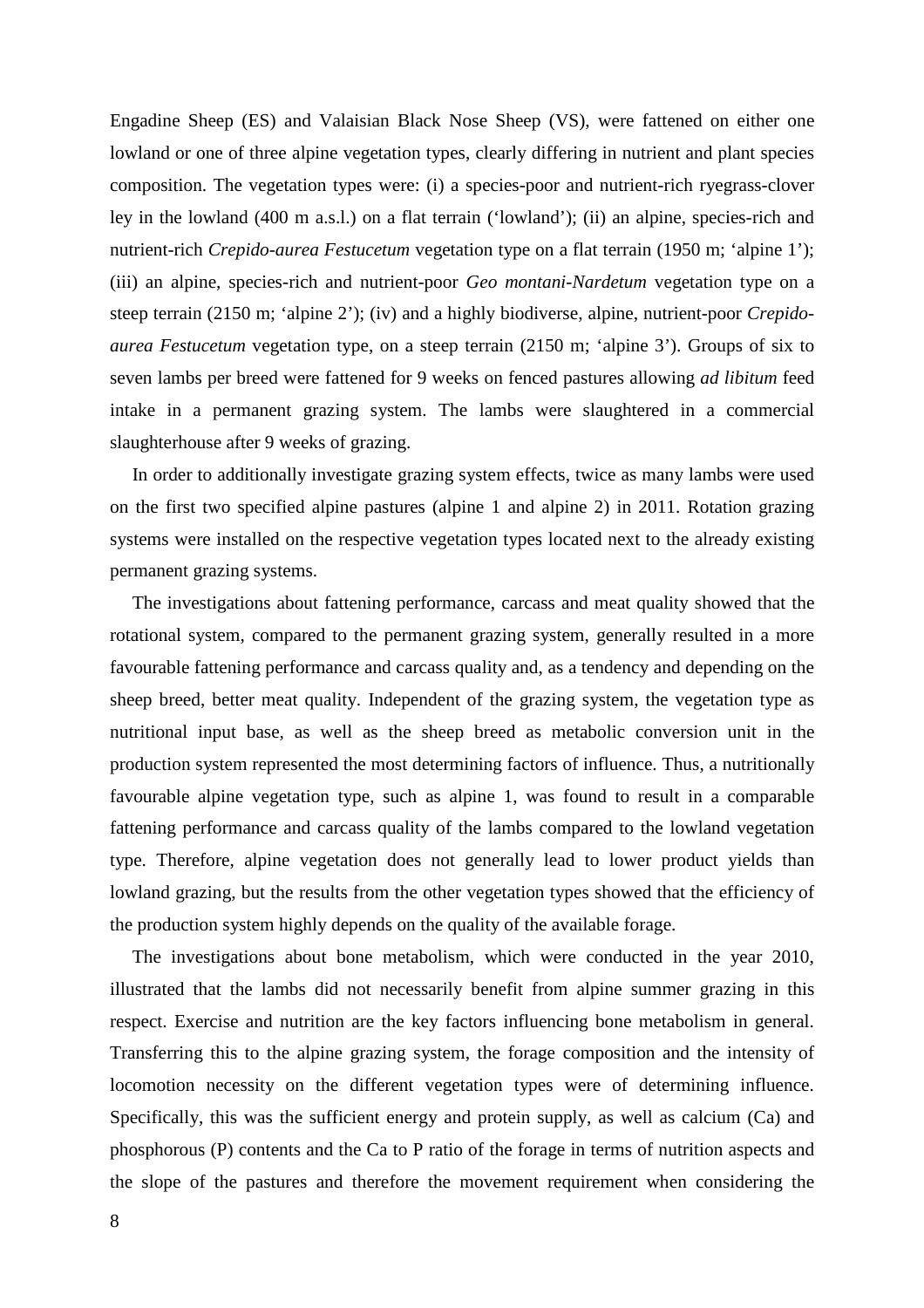exercise component. It was found that the two sheep breeds responded differently to the different environmental and nutritional conditions. Accordingly, the VS benefited most in bone metabolism from grazing the flat, nutrient-rich alpine 1 and the ES from grazing the flat lowland vegetation. Due to low feeding values of the forage on the two steep vegetation types alpine 2 and 3, the presumed beneficial effect of additional exercise on bone metabolism was probably overcompensated. While the VS were able to better cope with this unfavourable combination of environmental and nutritional conditions, the ES clearly decreased levels of several bone variables during the experimental period.

The investigations about lipid metabolism showed that lamb meat and also adipose tissue that was produced during alpine summer grazing, as compared to the respective tissues produced in the lowlands, generally contained higher proportions of alpha-linolenic acid, an omega-3 fatty acid (FA) that is considered to be beneficial for human health and also of linoleic acid, an essential omega-6 FA. Apart from the general alpine effect, additionally clear differences in FA composition of the animals' tissues were observed between the distinct characteristic alpine vegetation types. Generally, the increased proportions of alpha-linolenic acid and linoleic acid in the animals' tissues were found to be not dependent on the proportions of the respective FA in the feed, but rather on the content of total extractable phenols in the forage. These total extractable phenols, which were considerably higher in the alpine compared to the lowland vegetation, also differed between the alpine vegetation types. The phenols probably inhibited different steps of ruminal biohydrogenation. This increased the amounts of alpha-linolenic acid and linoleic acid leaving the rumen without being biohydrogenated but being absorbable in the small intestine for further incorporation into the animals' tissue. The exact plant species composition, including proportions of legumes and herbs, as well as overall biodiversity were possible factors determining the content of these phenolic compounds in the forage.

Overall, alpine grazing of growing lambs was found (1) to yield in better carcass and meat quality when performed in a rotational instead of a permanent grazing system (2) to be competitive with lowland grazing in terms of fattening performance and carcass quality, depending on the alpine vegetation type, (3) to be not necessarily beneficial for the lambs' bone metabolism, depending on the alpine vegetation type, and (4) to generally result in alpine products of a special quality in terms of composition of FA, which are considered to be beneficial for human health.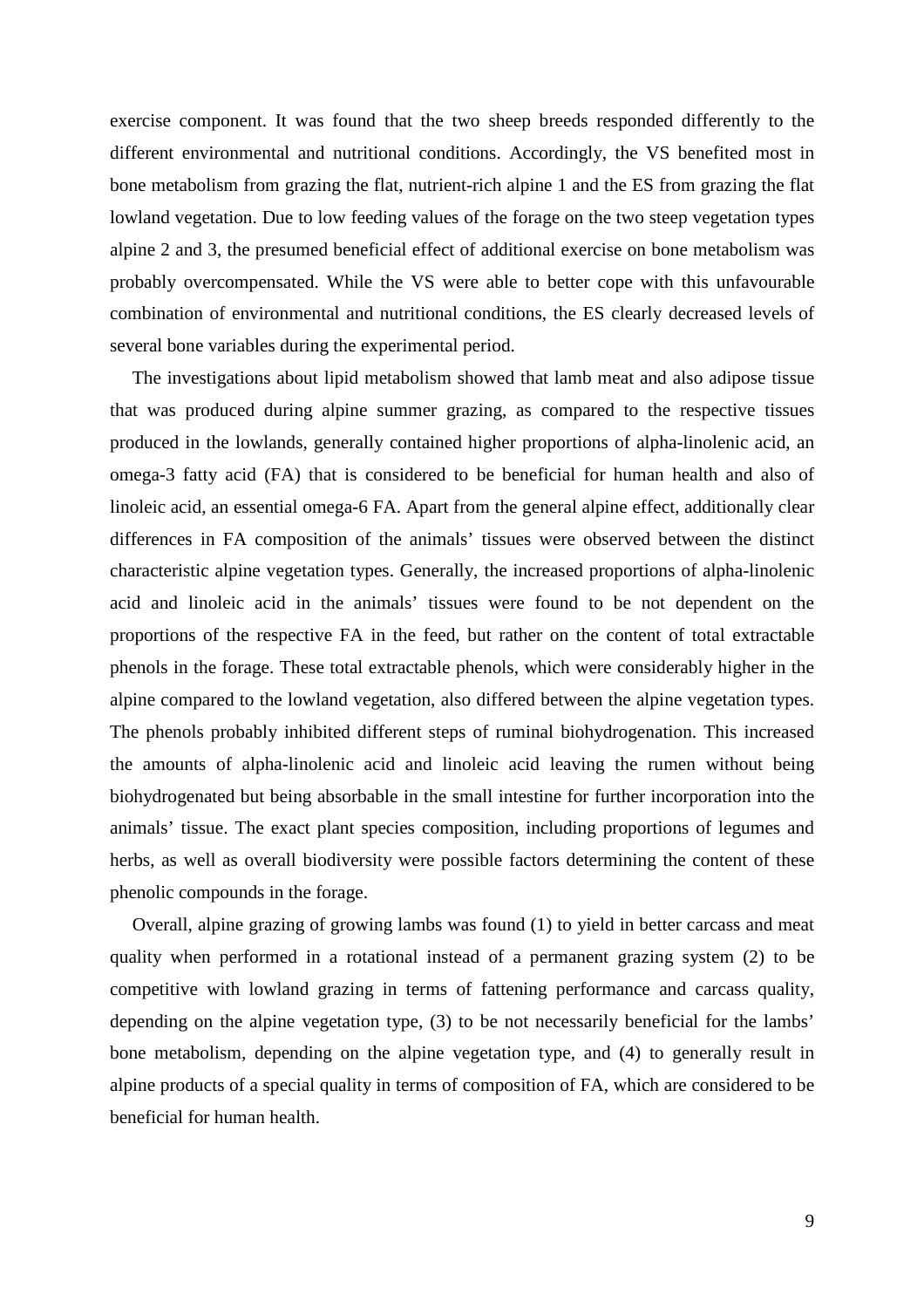## Zusammenfassung

Das Beweiden von alpinen Flächen während der Sommermonate (Sömmerung) birgt unterschiedliche Potentiale und Charakteristika, welche von der Weideregion und damit von der zur Verfügung stehenden Futterzusammensetzung abhängen, wie auch von den Weidetieren selbst, und damit von der Tierart oder Tierrasse, und schliesslich auch vom Weidesystem. Alpine Vegetation ist hochbiodivers und individuelle alpine Pflanzenarten unterscheiden sich deutlich in ihrer Nährstoffzusammensetzung. Es existieren viele verschiedene, oft kleinstrukturierte alpine Vegetationstypen, die den Weidetieren eine breite Futterauswahl offerieren. Die Tierrasse stellt hierbei eine genetische Variable dar, die das Potential hat, bei verschiedenen endogenen Prozessen und metabolischen Funktionen im Tier unterschiedlich auf eine gegebene Ausgangssituation zu reagieren. Das Weidesystem als Managementmassnahme beeinflusst schliesslich noch die Effizienz des Alpproduktionssystems. Demnach war das Hauptziel der vorliegenden Dissertation, den generellen Einfluss der Sömmerung zu unterscheiden in individuelle Effekte des Vegetationstyps, der Schafrasse und des Weidesystems auf erhobene Parameter wie Mastleistung, Schlachtkörper- und Fleischqualität, wie auch Lipid- und Knochenmetabolismus von weidenden Lämmern. Die Ergebnisse wurden verglichen mit entsprechenden Resultaten, die in einem Weidesystem im Flachland erhoben wurden.

Die Produktivität reiner Weidemastsysteme wurde auf verschiedenen Vegetationstypen und in unterschiedlichen Weidesystemen im Hinblick auf Schlachtkörper- und Fleischqualität untersucht. Der Fokus lag hierbei unter anderem auf Parametern wie Schlachtkörperfleischigkeit und -fettabdeckung sowie Schlachtgewicht, da diese Kenngrössen den Schlachtpreis der Tiere bestimmen und daher für den Bewirtschafter von grosser Bedeutung sind.

Der Knochenstoffwechsel der Lämmer wurde während der Sömmerung vorwiegend von der Nährstoffzusammensetzung des Futters und der Bewegungsaktivität auf den meist steilen Alpweiden bestimmt. Diese unterschiedlichen Umwelt- und Nahrungsbedingungen während der Sömmerung beeinflussten daher den Knochenstoffwechsel der Lämmer und damit die Tiergesundheit in verschiedener Weise.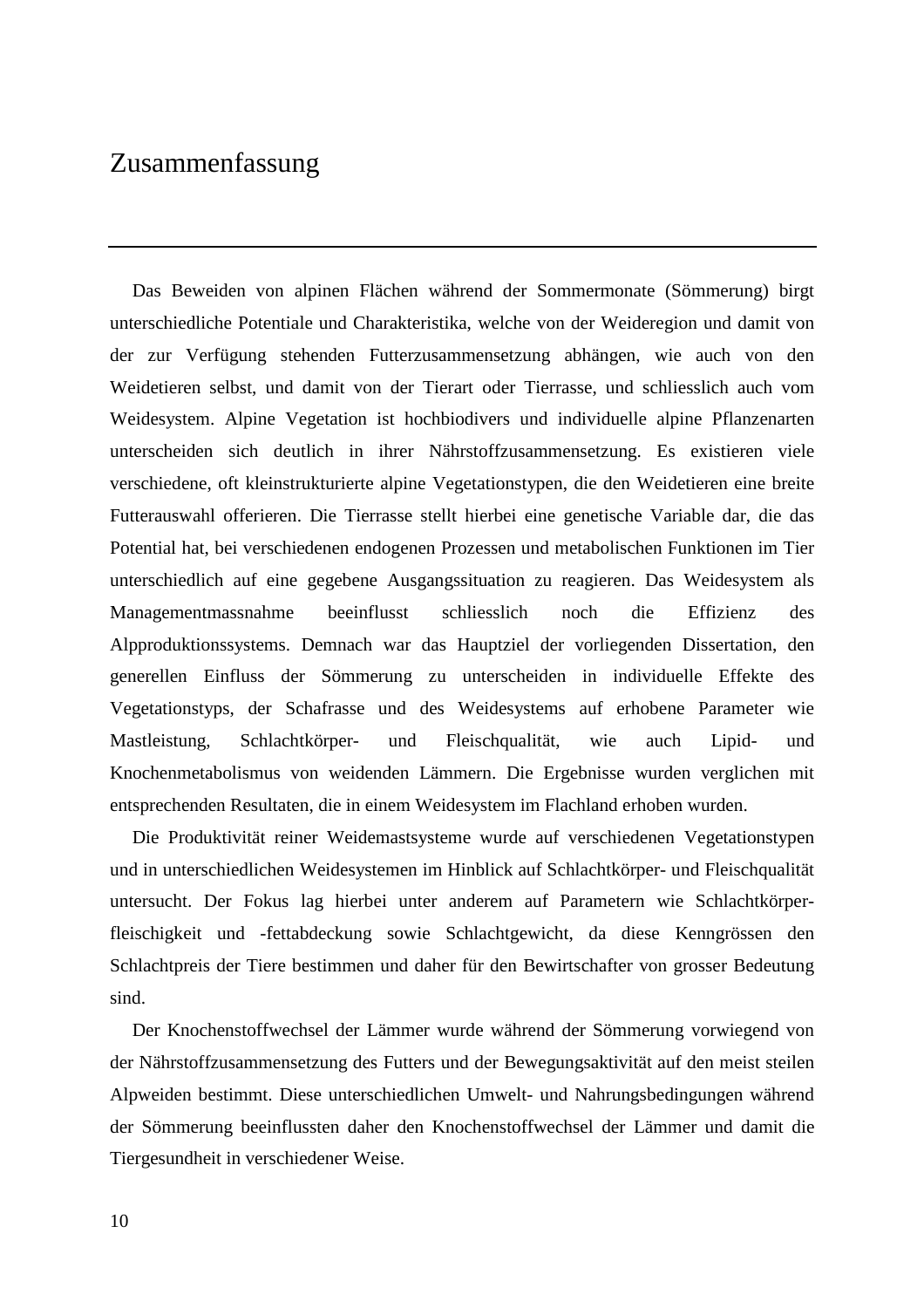Einige Forschung wurde bereits betrieben zur Thematik Lipidstoffwechsel von Tieren, welche entweder gesömmert wurden oder im Flachland weideten. Hierbei hat sich zum wiederholten Mal eine charakteristische Veränderung des Lipidstoffwechsels bei den gesömmerten Tieren gezeigt. Unterschiedliche Einflüsse von verschiedenen alpinen Vegetationstypen werden aufgrund der spezifischen Pflanzenarten- und chemischen Zusammensetzung des Futters auf den Lipidstoffwechsel der Tiere erwartet. Die Schafe dienten hierbei als Modelltier zur generellen Untersuchung des Lipidstoffwechsels von Wiederkäuern während der Sömmerung.

Die Hauptstruktur des Experimentes, welches in den zwei aufeinanderfolgenden Jahren 2010 und 2011 wiederholt wurde, war folgende: 55 abgesetzte Lämmer zweier Schweizerischen Bergschafrasse, dem Engadiner Schaf (ES) und dem Walliser Schwarznasenschaf (VS), wurden auf entweder einem Tal- oder einem von drei Alpvegetationstypen, die sich deutlich in ihrer Nährstoff- und Pflanzenartenzusammensetzung unterschieden, gemästet. Die Vegetationstypen waren: (i) eine artenarme und nährstoffreiche Raigras-Klee Kunstweise im Talgebiet (400 m ü. NN.) auf flachem Terrain ('Kunstwiese Tal'); (ii) eine alpine, artenreiche, fette Milchkrautweide auf flachem Terrain (1950 m ü. NN; 'fette Milchkrautweide Alp'); (iii) eine alpine, artenreiche und nährstoffarme Borstgrasweide in steilem Gelände (2150 m; 'Borstgrasweide Alp'); und (iv) eine alpine, hochbiodiverse, magere Milchkrautweide in steilem Gelände (2150 m; 'magere Milchkrautweide Alp'). Gruppen von sechs bis sieben Lämmer pro Rasse wurden während 9 Wochen auf eingezäunten Weiden, welche gross genug waren um eine *ad libitum* Futteraufnahme zu gewährleisten, in einem Standweidesystem gemästet.

Um zusätzlich den Einfluss des Weidesystems zu untersuchen, wurden doppelt so viele Lämmer auf den beiden erstvorgestellten alpinen Vegetationstypen (fette Milchkrautweide Alp und Borstgrasweide Alp) im Jahr 2011 untersucht und entsprechende Umtriebsweidesysteme auf diesen beiden Vegetationstypen neben den bereits bestehenden Standweidesystemen installiert.

Die Untersuchungen bezüglich Mastleistung, Schlachtkörper- und Fleischqualität zeigten, dass das Umtriebsweidesystem, im Gegensatz zum Standweidesystem, generell eine bessere Mastleistung und auch Schlachtkörperqualität aufwies und, tendenziell, anhängig von der Schafrasse auch eine bessere Fleischqualität. Unabhängig vom Weidesystem, stellten der Vegetationstyp, als Nahrungsbasis, und die Schafrasse, als Stoffwechseleinheit im Produktionssystem, jedoch die wichtigsten Einflussfaktoren dar. Demnach resultierte die alpine fette Milchkrautweide in einer vergleichbaren Mastleistung und Schlachtkörperqualität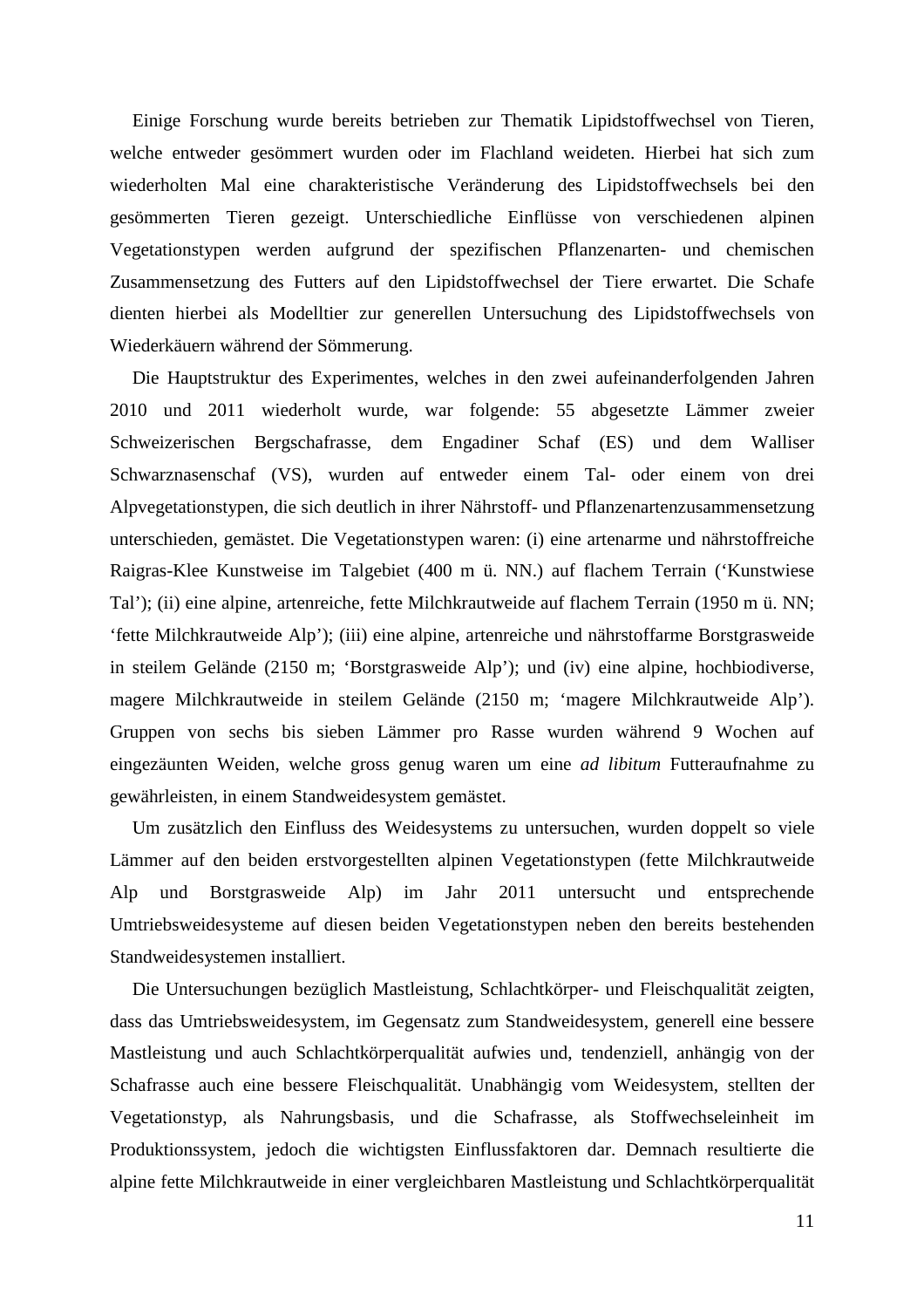der Lämmer wie die Talvegetation. Alpvegetation muss daher nicht generell in geringeren Produkterträgen resultieren als Talvegetation. Die Ergebnisse der anderen Vegetationstypen zeigten vielmehr, dass die Effizienz des Produktionssystems in hohem Masse von der Qualität des zur Verfügung stehenden Vegetationstyps abhängt.

Die Untersuchungen des Knochenstoffwechsels, welche im Jahr 2010 durchgeführt wurden, zeigten, dass die Lämmer diesbezüglich nicht zwangsläufig von der Sömmerung profitieren. Bewegung und Ernährung sind die Schlüsselfaktoren, welche den Knochenstoffwechsel generell beeinflussen. Wenn man dies auf die gesömmerten Lämmer überträgt, waren die Futterzusammensetzung und die Intensität der Bewegungsnotwendigkeit auf den unterschiedlichen Vegetationstypen von bestimmendem Einfluss. Im Speziellen waren dies eine ausreichende Energie- und Proteinversorgung, wie auch die Calcium (Ca) und Phosphor (P) Gehalte und das Ca zu P Verhältnis im Futter was den Ernährungsaspekt angeht und die Hangneigung der Weiden und damit die Notwendigkeit zur Bewegung was den Bewegungsaspekt betrifft. Die beiden Schafrassen reagierten unterschiedlich sensibel auf die verschiedenen Umwelt- und Nahrungsbedingungen. Demnach profitierten die VS bezüglich ihres Knochenstoffwechsels am meisten vom Beweiden der flachen, fetten Milchkrautweide auf der Alp, und die ES vom Beweiden der flachen, nährstoffreichen Kunstwiese im Tal. Wegen des niedrigen Futternährwertes auf den beiden steilen Alpweiden Borstgrasweide und magere Milchkrautweide, wurde der angenommene positive Effekt der zusätzlichen Bewegung wahrscheinlich überkompensiert. Während die VS besser mit der ungünstigen Kombination aus Umwelt- und Nahrungsbedingungen auf diesen beiden Vegetationstypen zurechtkamen, zeigten die ES hier eine deutliche Verschlechterung mehrerer Knochenparametern während der Versuchsperiode.

Die Untersuchungen zum Lipidstoffwechsel zeigten, dass Lammfleisch und Fettgewebe, welche während der Sömmerung produziert wurden, im Vergleich zu jenen Geweben, die auf der Talweide produziert wurden, generell höhere Anteile an Alpha-Linolensäure, einer omega-3 Fettsäure (FS), die als vorteilhaft für die menschliche Gesundheit angesehen wird, und ebenso an Linolsäure, einer essentiellen omega-6 FS enthält. Neben dem generellen Alpeffekt, wurden zusätzlich deutliche Unterschiede in der FS Zusammensetzung der Tiergewebe, zwischen den verschiedenen charakteristischen alpinen Vegetationstypen gefunden. Die erhöhten Anteile an Alpha-Linolen- und Linolsäure im Tiergewebe hingen generell nicht von den jeweiligen Anteilen der FS im Futter ab, sondern eher vom Gehalt der extrahierbaren phenolischen Verbindungen im Futter. Diese extrahierbaren phenolischen Verbindungen, welche deutlich höher waren in der Alp- verglichen zur Talvegetation,